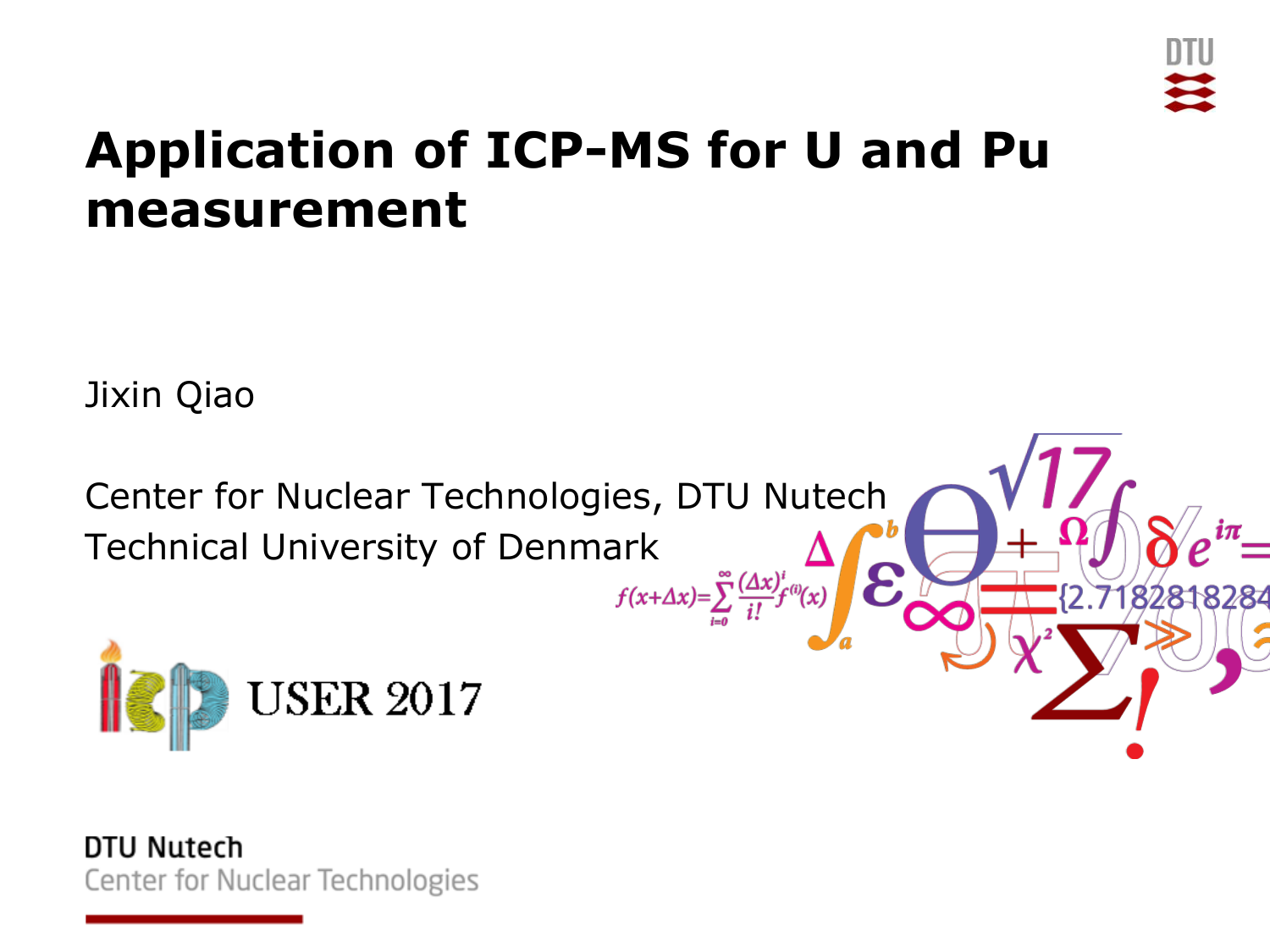# **Outline**



#### •**Inter-comparison exercise for Pu and U determination by ICP-MS**

#### •**Direct measurement of <sup>238</sup>U in seawater by ICP-MS**

#### •**Conclusion**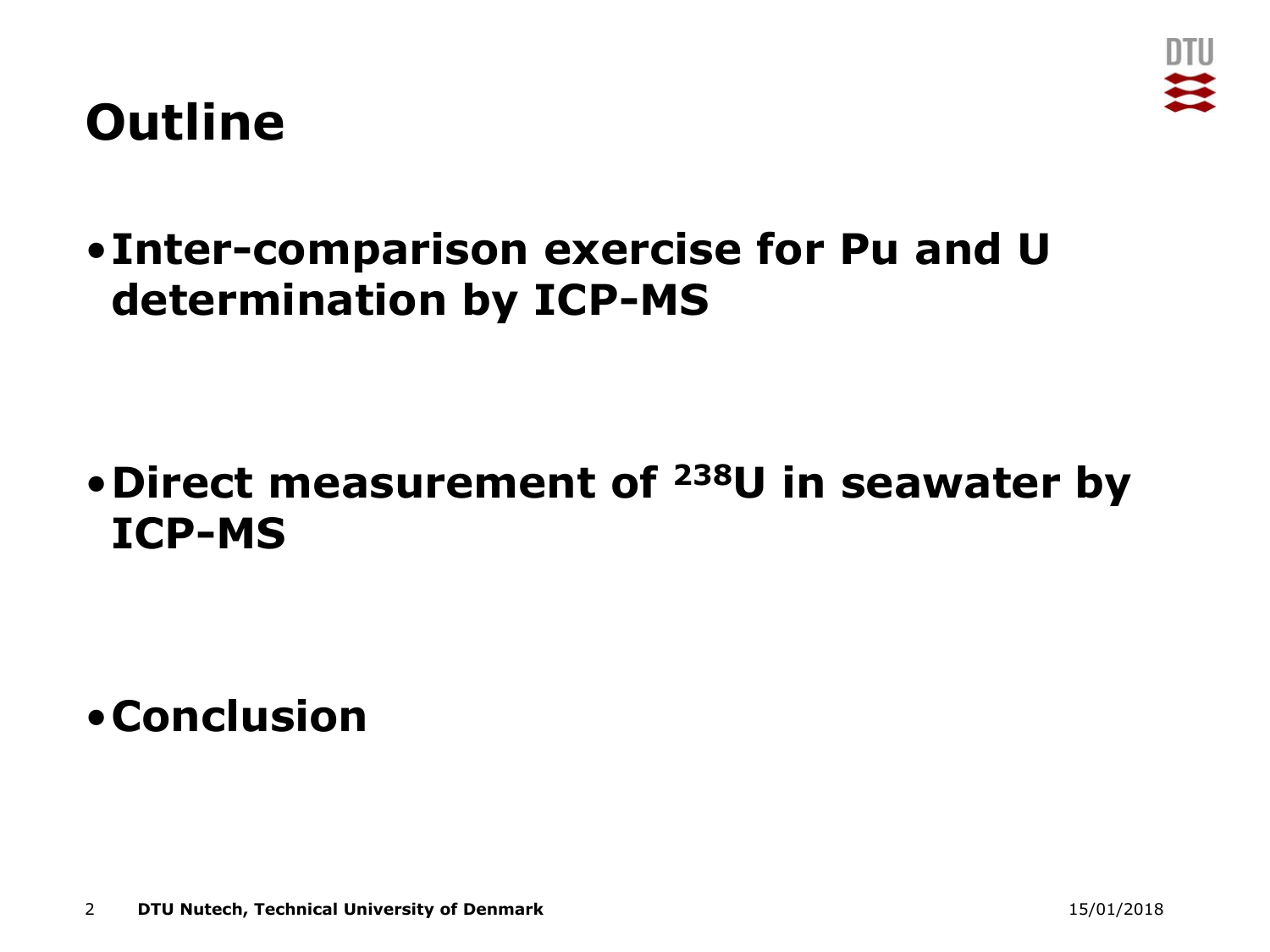## **Inter-comparison exercise ----Acknowledgement**



- Per Roos, Technical University of Denmark (DTU), Denmark
- Petra Lagerkvist, Swedish Defence Research Agency (FOI), Sweden
- Ilia Rodushkin, Emma Engstrom, ALS Scandinavia AB, Luleå, Sweden
- Susanna Salminen-Paatero, University of Helsinki (UH), Finland
- Syverin Lierhagen, Norwegian University of Science and Technology (NTNU), Norway
- Karl Andreas Jensen, Lindis Skipperud, Norwegian University of Life Sciences (NMBU), Norway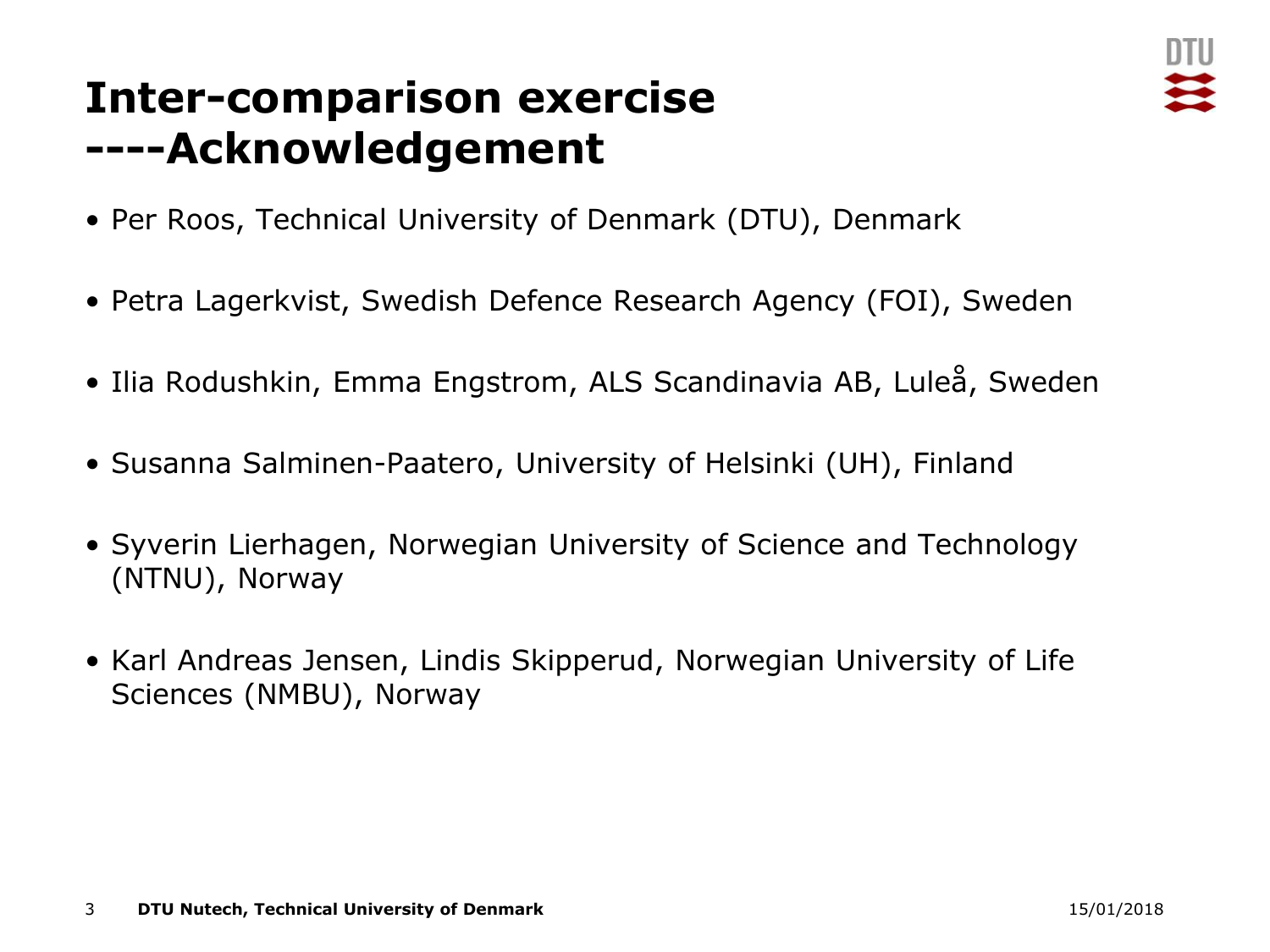

#### **Inter-comparison exercise**

- 1) ICP-MS measurement for plutonium isotopes  $(^{239}Pu$  and  $^{240}Pu)$ concentrations and isotopic ratio.
- Material: IAEA-384 Fangataufa Lagoon sediment
- *Centralized Purification ---measurement*
- *Individual purification ----measurement*
- 2) ICP-MS measurement for uranium isotopic ratios (234U/235U, 235U/238U and <sup>234</sup>U/<sup>238</sup>U)
- Material: NBL CRM 103-A Pitchblende Ore Silica Mixture Uranium Standard
- *Dissolution ---dilution---measurement*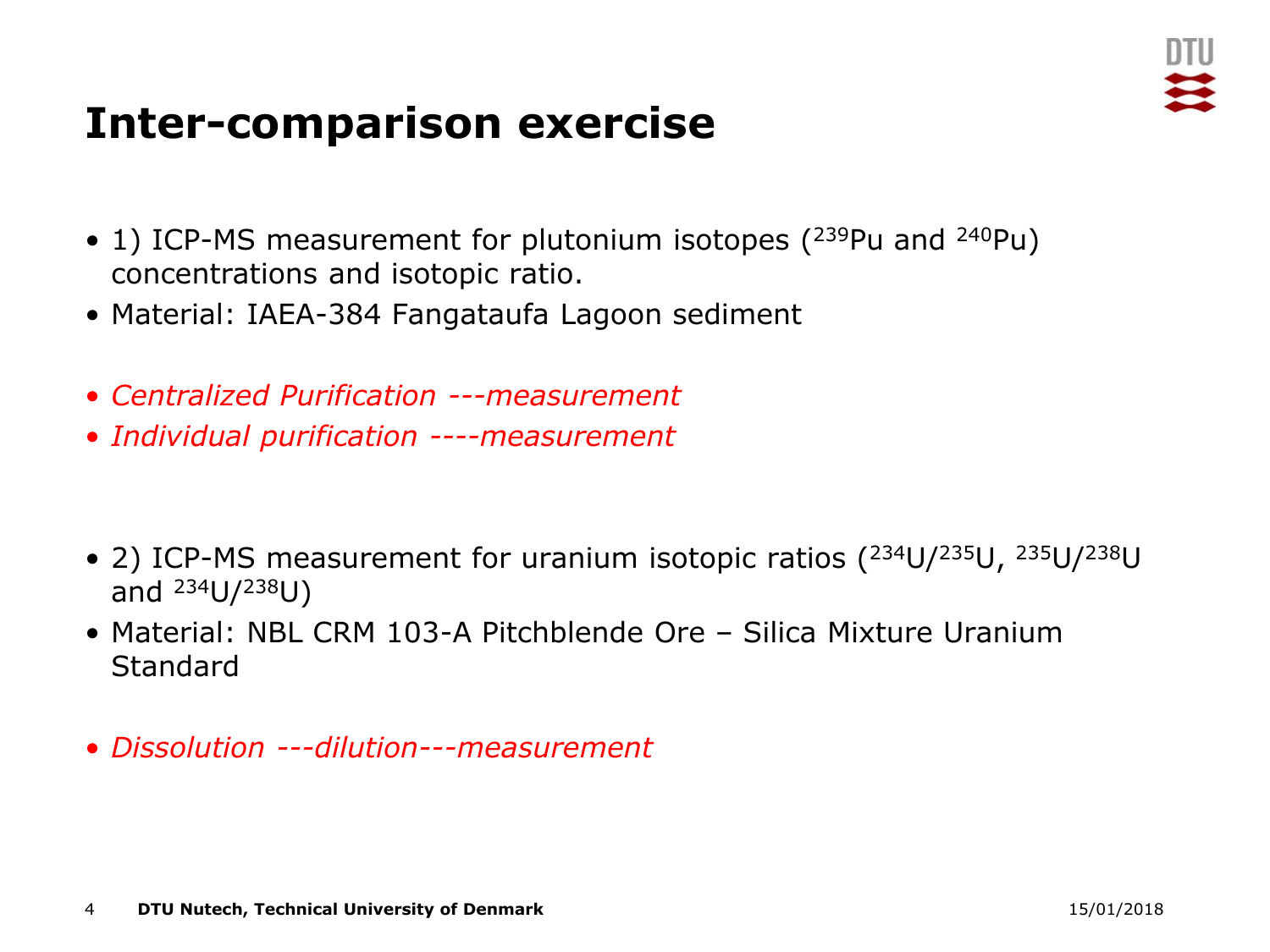







|                      | Lab A          | Lab B          |                                      | Lab C            |                     | Lab D            |                                       | Lab E           | Lab F         |
|----------------------|----------------|----------------|--------------------------------------|------------------|---------------------|------------------|---------------------------------------|-----------------|---------------|
| <b>Instrument</b>    | <b>Agilent</b> |                | Element XR ICP-SFMS                  | Element XR ICP-  |                     | <b>MC-ICP-MS</b> | AttoM double-                         | Element 2       | Agilent 8800  |
| model                | 8800 ICP-      |                |                                      | <b>SFMS</b>      |                     |                  | focusing ICP-                         | <b>ICP-SFMS</b> | ICP-QQQ       |
|                      | QQQ            |                |                                      |                  |                     |                  | <b>SFMS</b>                           |                 |               |
| <b>Radionuclides</b> | 234U, 235U,    | $234$ U        | <sup>238</sup> U, <sup>239</sup> Pu, | $234$ U          | $239$ Pu,           | 234U, 235U,      | <sup>239</sup> Pu, <sup>240</sup> Pu, | 234U, 235U,     | 234U, 235U,   |
|                      | 238U, 239Pu,   | 235U, 238U     | 240Pu, 242Pu                         | $235$ U,         | <sup>240</sup> Pu,  | 238U             | 242Pu, 238U                           | 238U, 239Pu,    | 238U, 239Pu,  |
|                      | 240Pu, 242Pu   |                |                                      | 238 <sub>U</sub> | 242Pu               |                  |                                       | 240Pu, 242Pu    | 240Pu, 242Pu  |
| <b>Nebulizer</b>     | MicroMist      | Conikal        | Conikal                              | MicroMist PFA    |                     | Meinhard and     | Meinhard                              | PFA-ST          | MicroMist     |
|                      | (Borosilicate  | nebulizer      | nebulizer                            |                  | nebulizer nebulizer | Desolvating      | nebulizer                             |                 | quartz        |
|                      | glass)         |                |                                      |                  |                     | nebulizer        |                                       |                 |               |
|                      |                |                |                                      |                  |                     | (DSN)            |                                       |                 |               |
| <b>Typical</b>       | 0.7            | $\overline{2}$ | 1.8                                  | 1.2              | 6                   | 2                | 2                                     | 0.8             | $1.5$ with s- |
| sensitivity,         |                |                |                                      |                  |                     |                  |                                       |                 | lens          |
| cps/ppq 238U         |                |                |                                      |                  |                     |                  |                                       |                 |               |
| $UH^+/U^+$           | 1/14892        | 1/104000       | 1/104000                             |                  | 1/100000            |                  | No available                          |                 | None          |

#### Seven ICP-MS instruments: two ICP-QQQ, one MC-ICPMS and four ICP-SFMS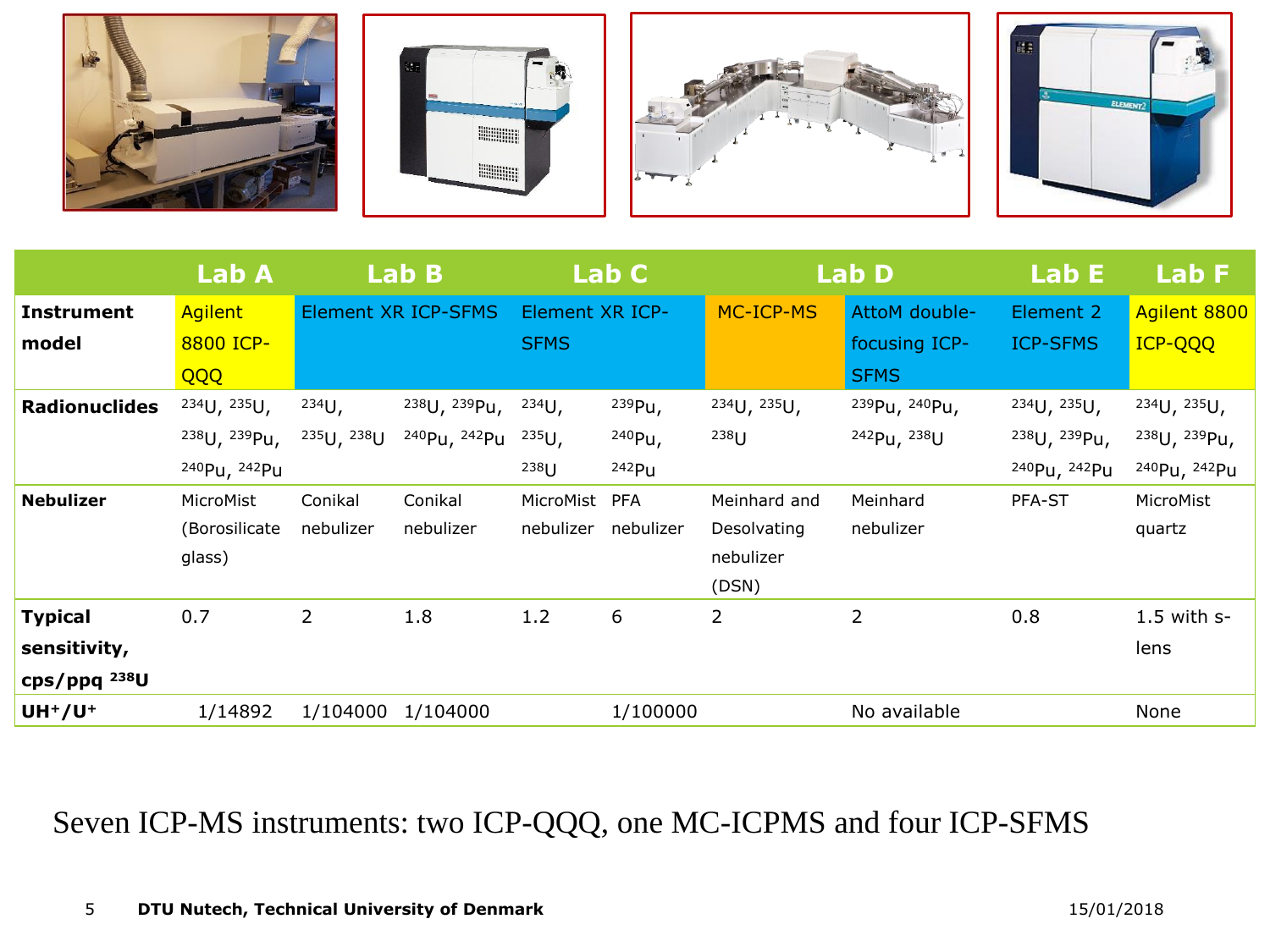

## **Inter-comparison exercise for 239Pu**



**Figure 1** <sup>239</sup>Pu massic activities (a), *Z*-score (b) and *Zeta*-score (c) for the reference material IAEA-384.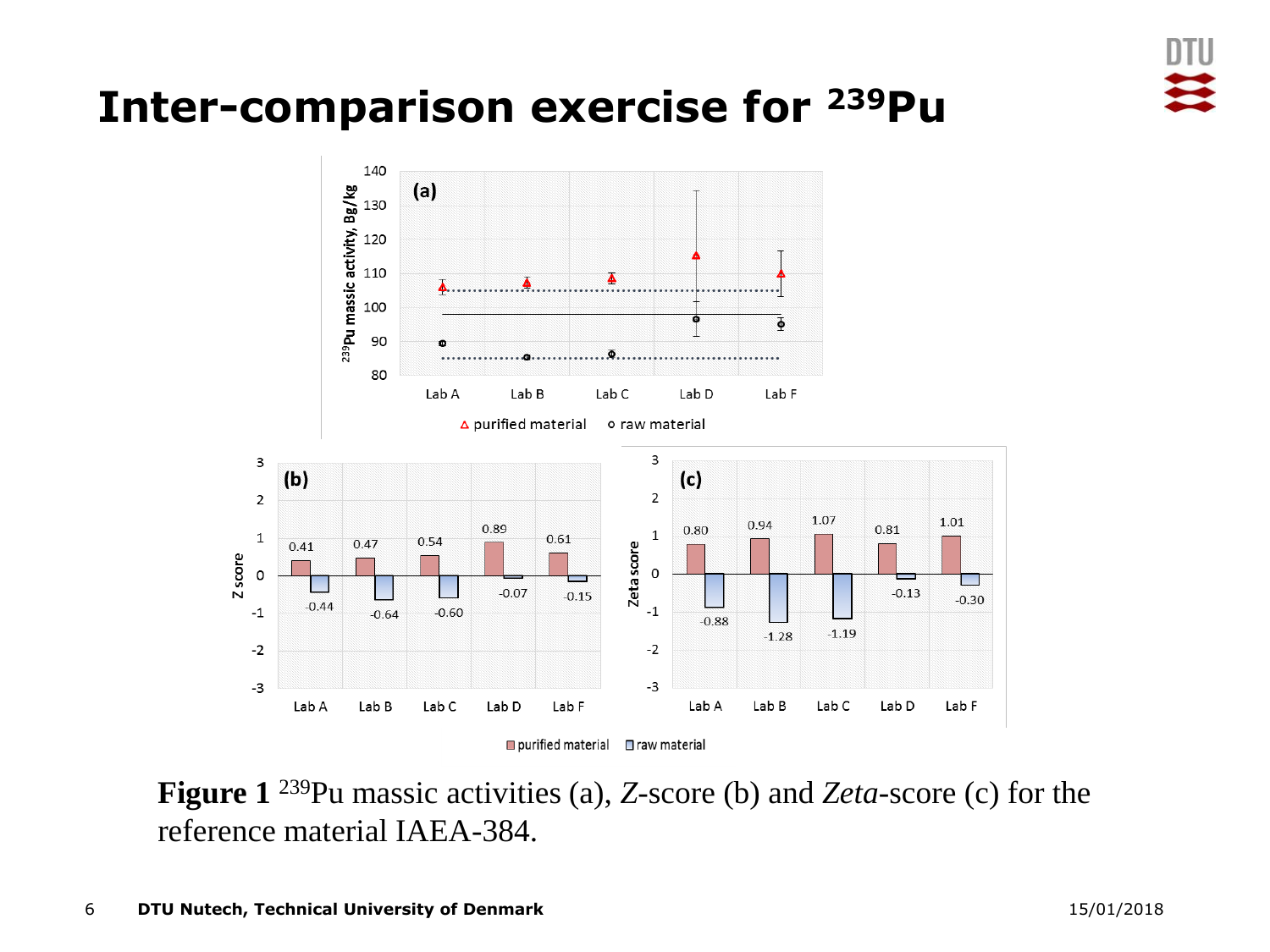

## **Inter-comparison exercise for 240Pu**



**Figure 2**<sup>240</sup>Pu massic activitie (a), *Z*-score (b) and *Zeta*-score (c) obtained for the reference material IAEA-384.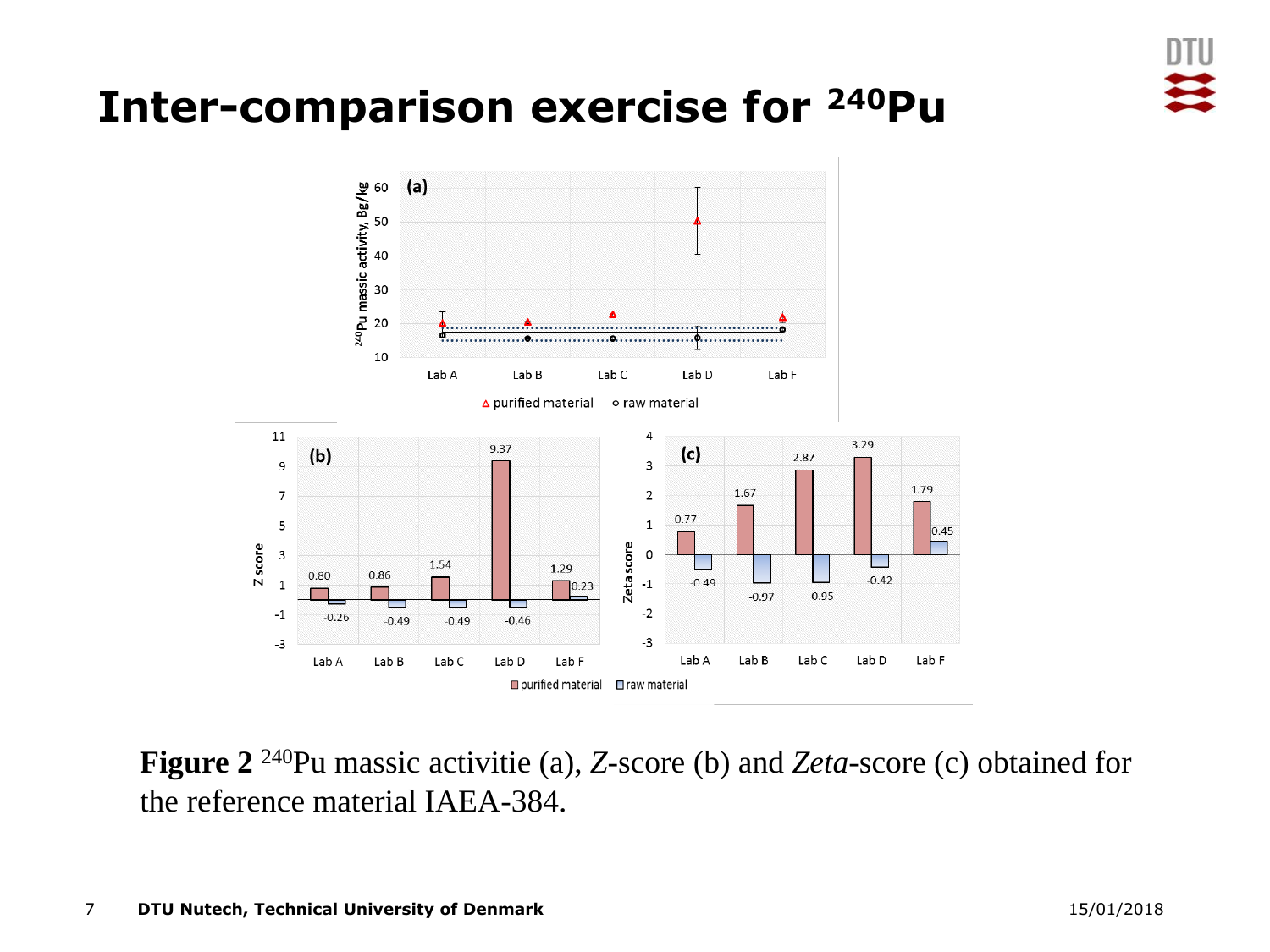

## **Inter-comparison exercise for 240Pu/239Pu**



**Figure 3** <sup>240</sup>Pu/<sup>239</sup>Pu atomic ratio (a), *Z*-score (b) and *Zeta*-score (c) obtained for the reference material IAEA-384.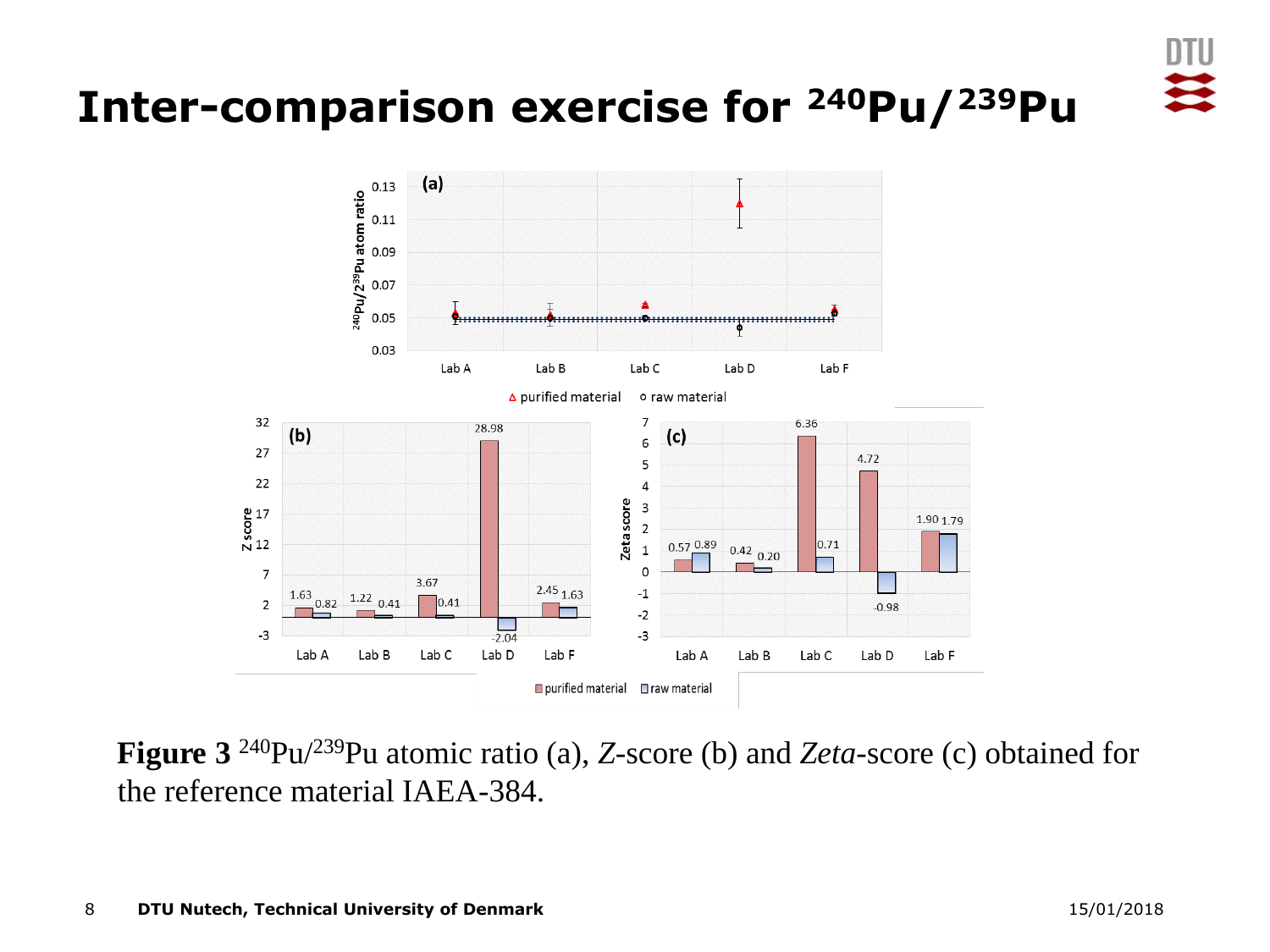

### **Inter-comparison exercise for 234U/235U**



**Figure 4** <sup>234</sup>U/<sup>235</sup>U isotope ratio (a) and *z*-score and *zeta*-score (b) calculated from the measurement of the reference material NBL CRM 103-A.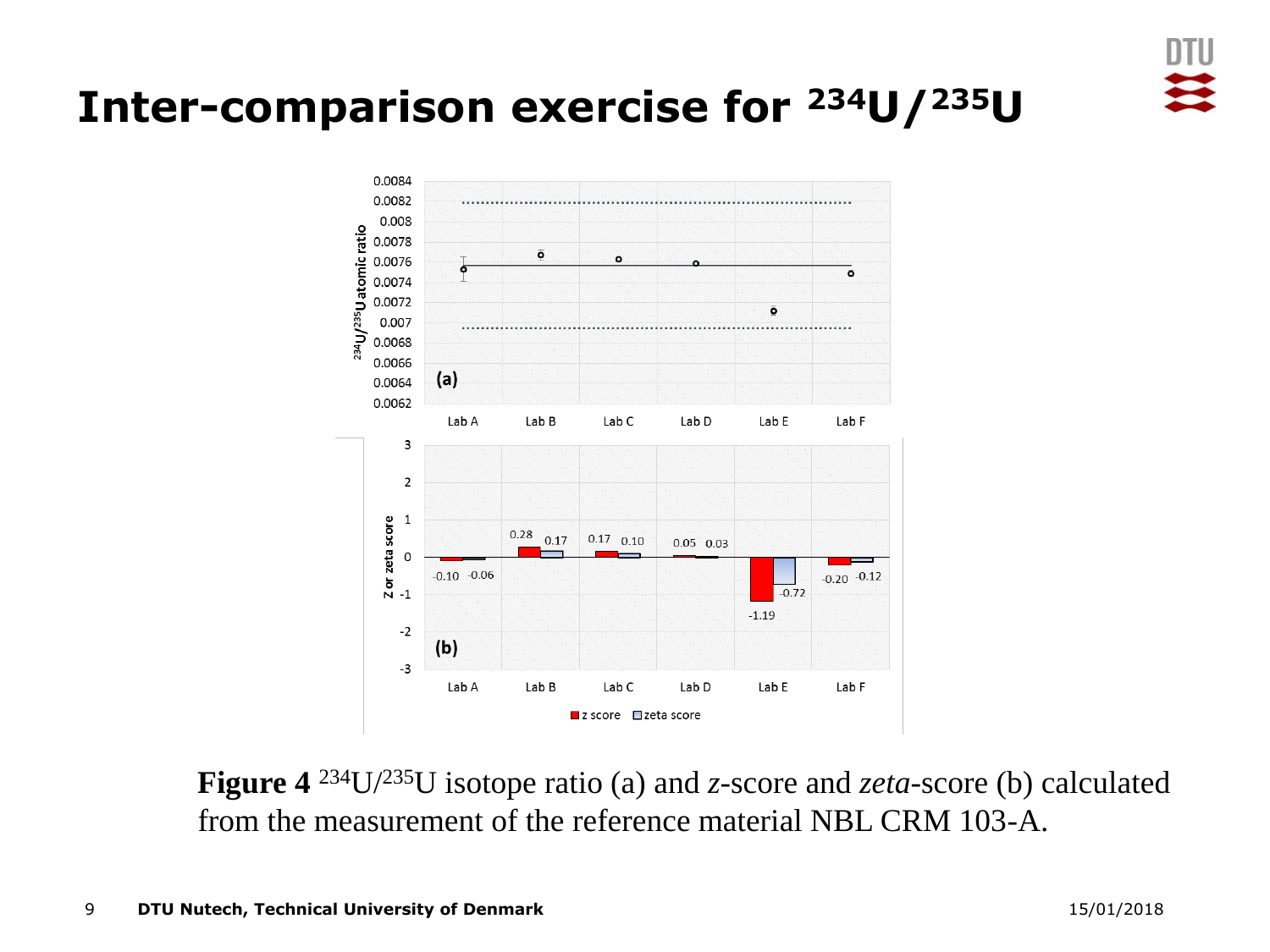

#### **Inter-comparison exercise for 234U/238U**



**Figure 5** <sup>234</sup>U/<sup>238</sup>U isotope ratio (a) and *z*-score and *zeta*-score (b) calculated from the measurement of the reference material NBL CRM 103-A.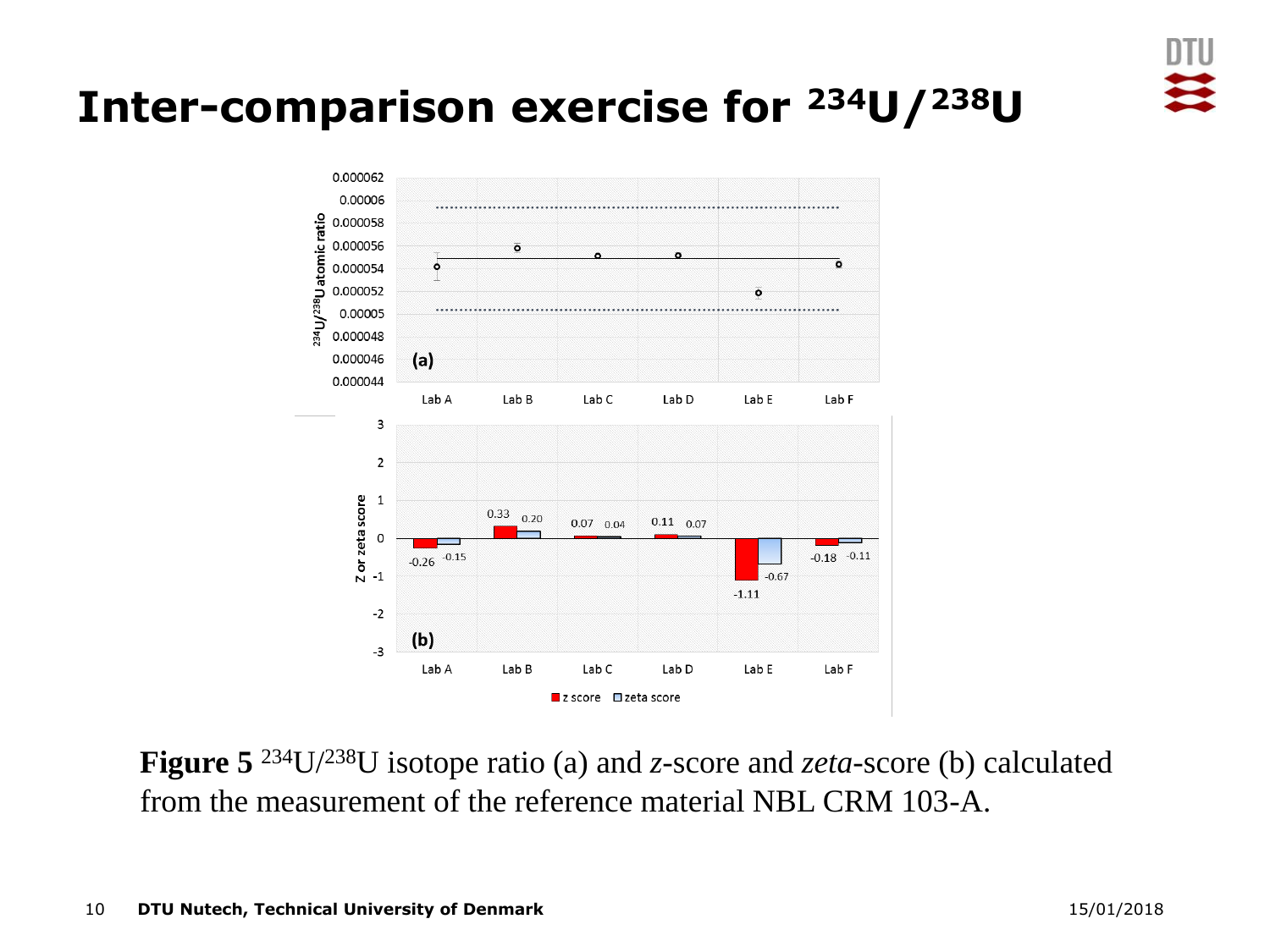

## **Inter-comparison exercise for 235U/238U**



**Figure 6** <sup>235</sup>U/<sup>238</sup>U isotope ratio (a) and *z*-score and *zeta*-score (b) calculated from the measurement of the reference material NBL CRM 103-A.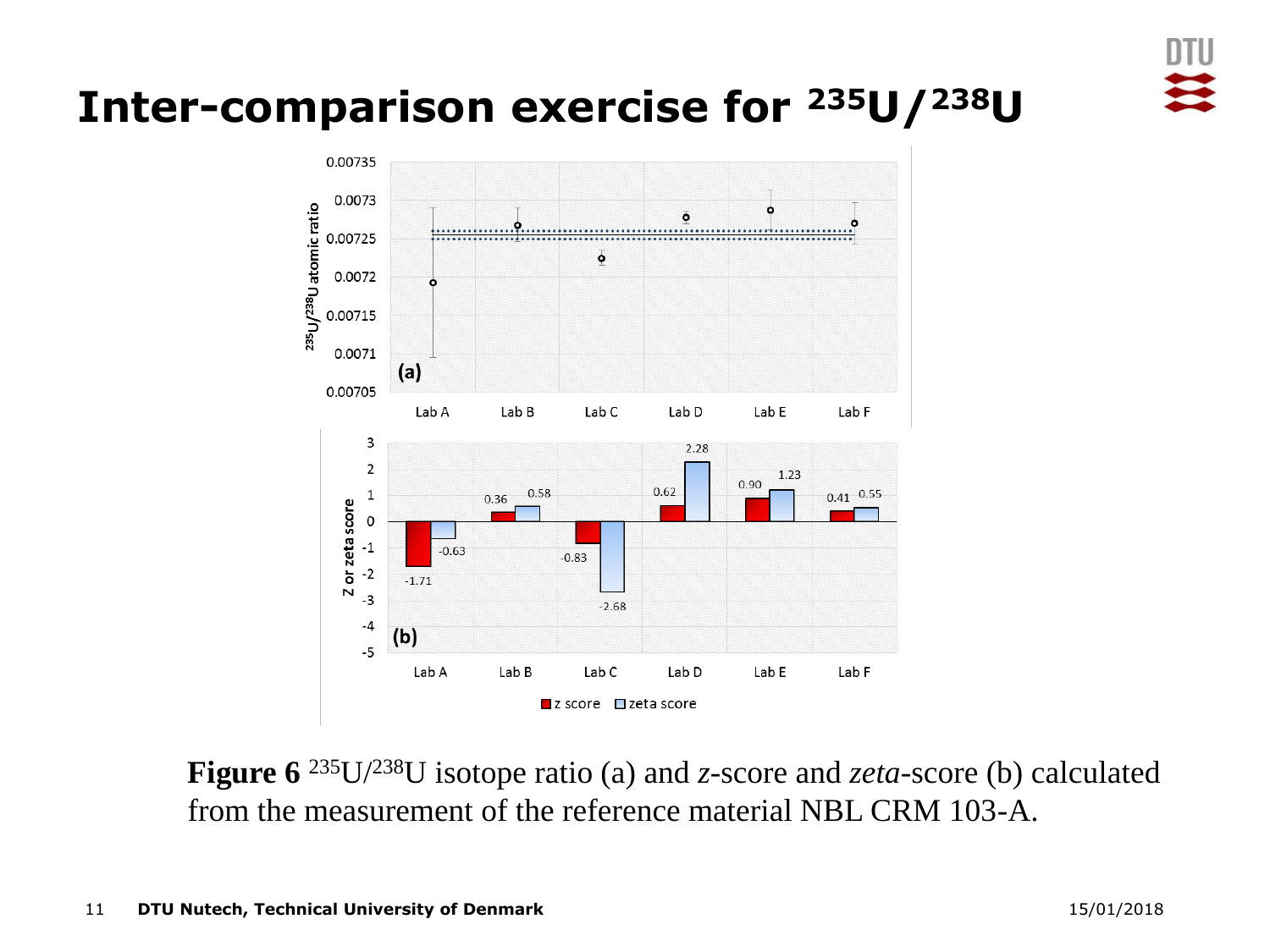# **Outline**



•**Inter-comparison exercise for Pu and U determination by ICP-MS**

#### •**Direct measurement of <sup>238</sup>U in seawater by ICP-MS**

•**Conclusion**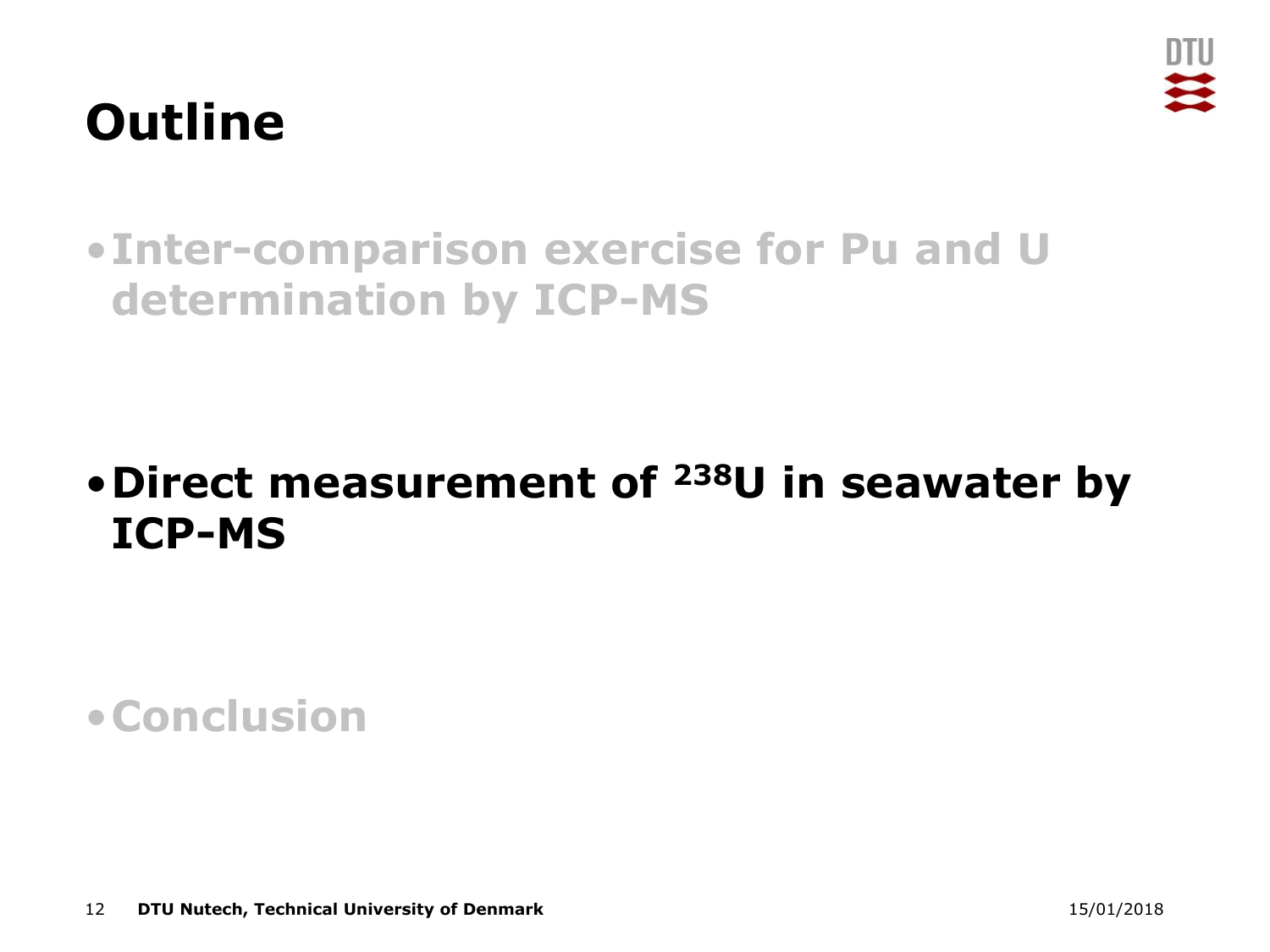

**Direct measurement of <sup>238</sup>U in seawater by ICP-MS**

*Objective of the work:*

#### *To establish a rapid method for <sup>238</sup>U measurement in seawater for tracer studies*

*Strategy:*

*Dilution of seawater --- direct measurement by ICP-MS*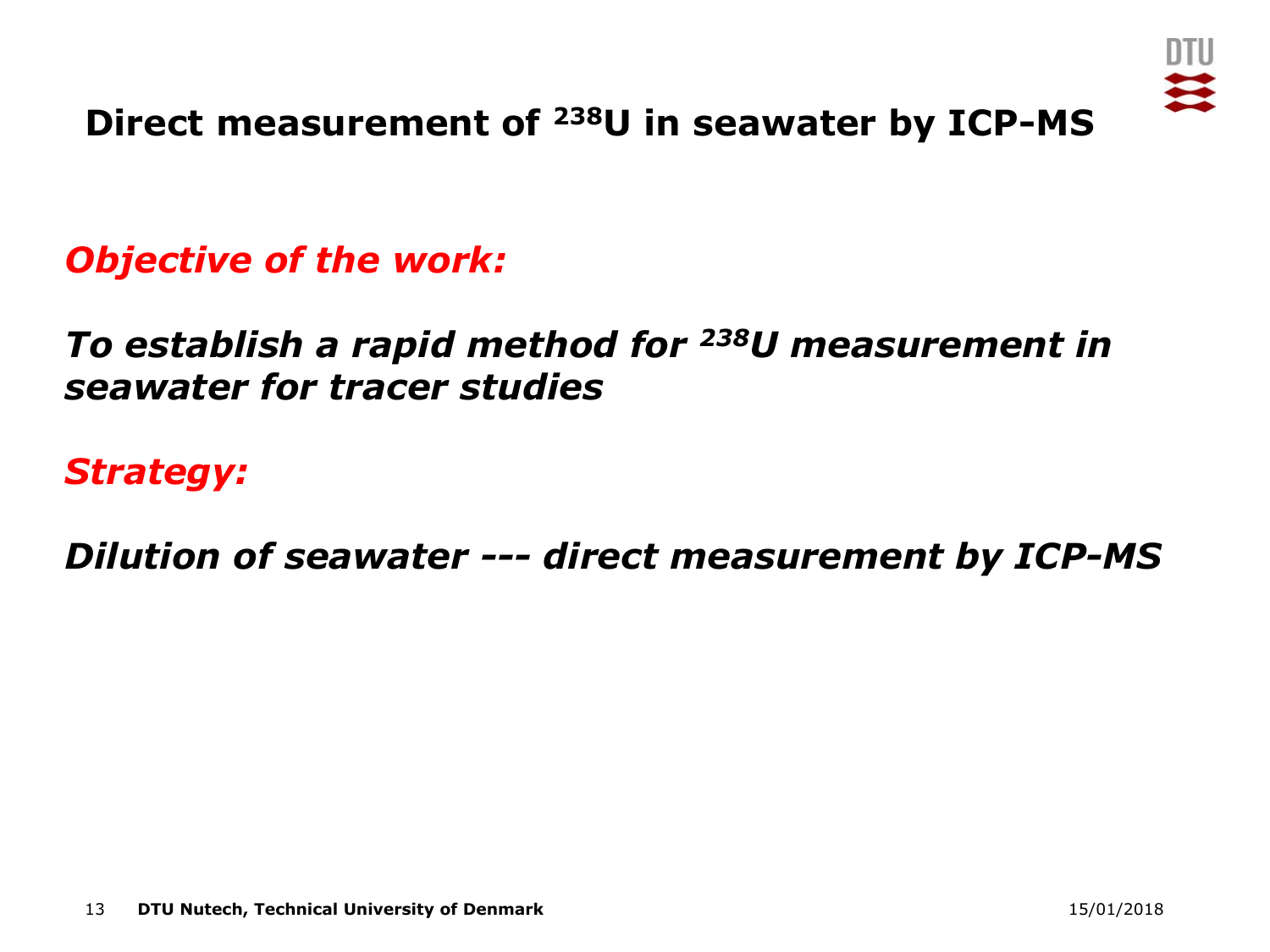

#### **Direct measurement of <sup>238</sup>U in seawater by ICP-MS**



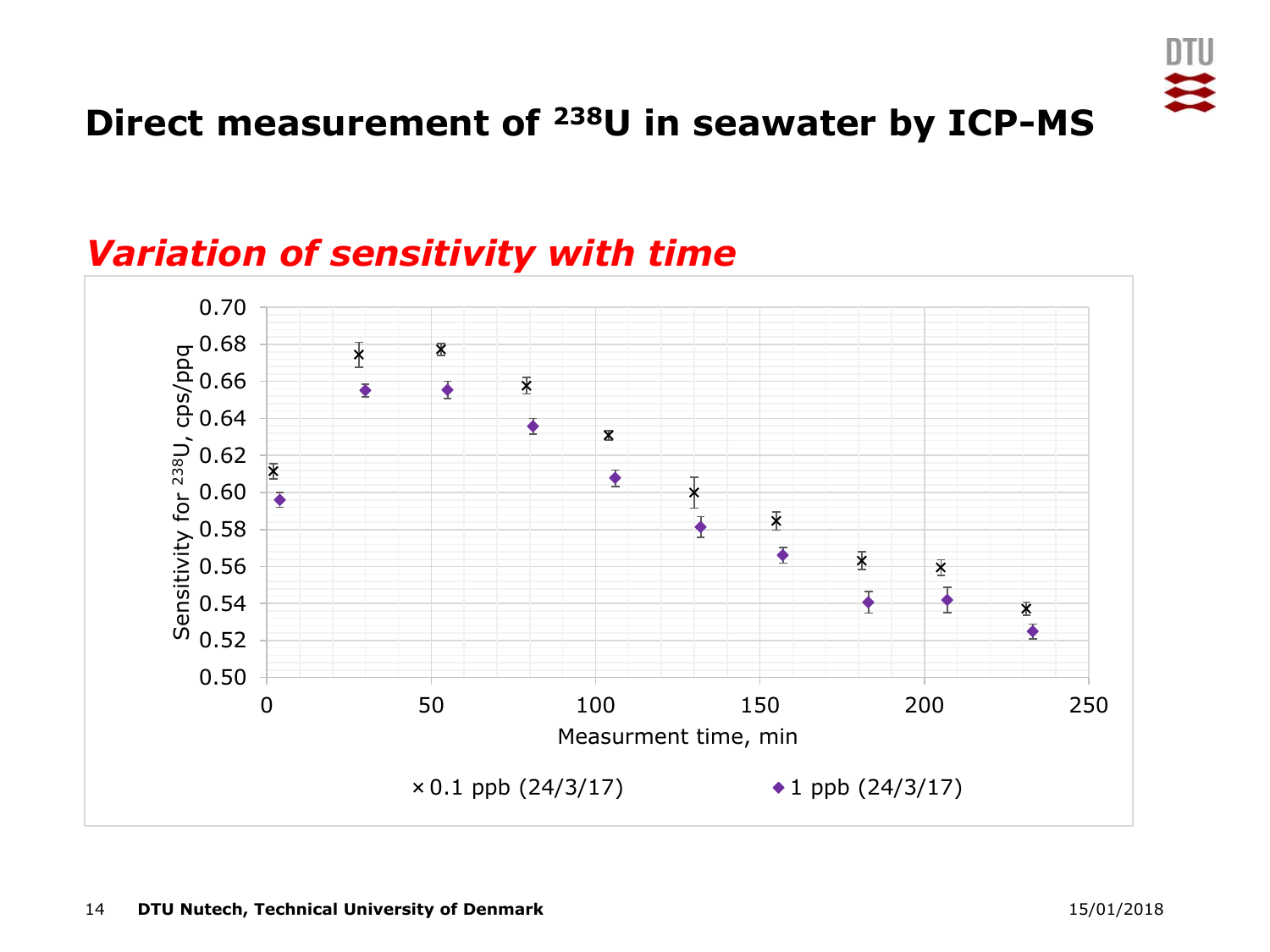# **Selection of quantitation analysis approach**



#### *Isotopic dilution, internal/external standardization*

| Dilution  | Item           | $238U$ -isotopic  | Bias, % | $238$ U-external | Bias,   | $238$ U-internal   | Bias, % |
|-----------|----------------|-------------------|---------|------------------|---------|--------------------|---------|
| factor    |                | dilution          |         | standardization  | $\%$    | standardization    |         |
|           |                | $(^{233}U)$ , ppb |         | $,$ ppb          |         | $(^{115}In)$ , ppb |         |
| <b>10</b> | <b>Average</b> | 3.16              | $-6.7$  | 2.31             | $-31.7$ | <b>3.70</b>        | 9.1     |
|           | <b>SD</b>      | 0.04              |         | 0.11             |         | 0.17               |         |
| <b>20</b> | <b>Average</b> | <b>3.30</b>       | $-2.8$  | 2.87             | $-15.3$ | 3.32               | $-2.0$  |
|           | <b>SD</b>      | 0.03              |         | 0.14             |         | 0.03               |         |
| 50        | <b>Average</b> | 3.52              | 3.7     | 3.44             | 1.6     | <b>3.70</b>        | 9.0     |
|           | <b>SD</b>      | 0.13              |         | 0.21             |         | 0.22               |         |

#### **Results of <sup>238</sup>U in IAEA-381 seawater by ICP-MS measurement**

Our recommendation: 20-50 dilution, isotopic dilution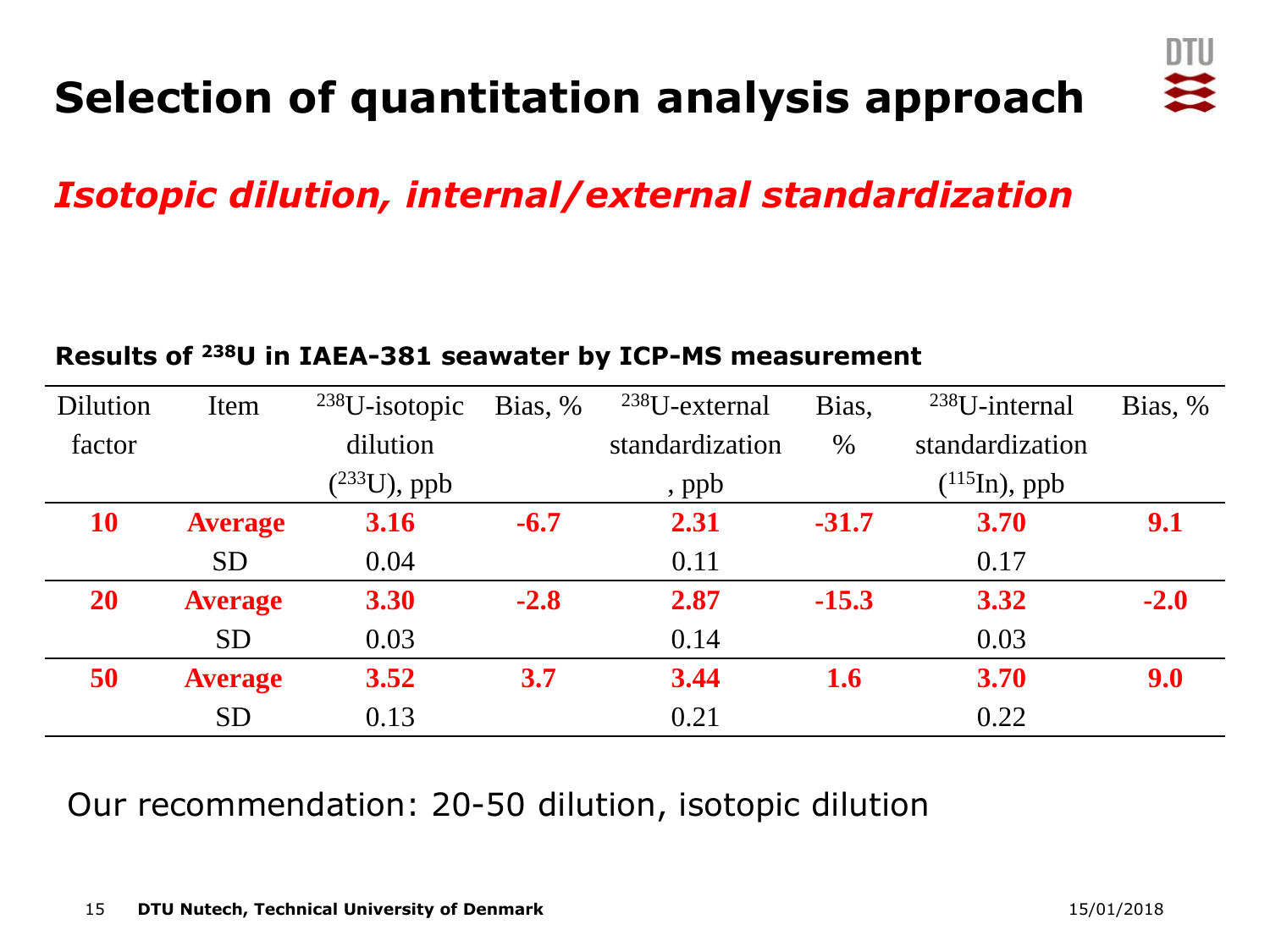# **Selection of quantitation analysis approach**



#### *Isotopic dilution, internal/external standardization*

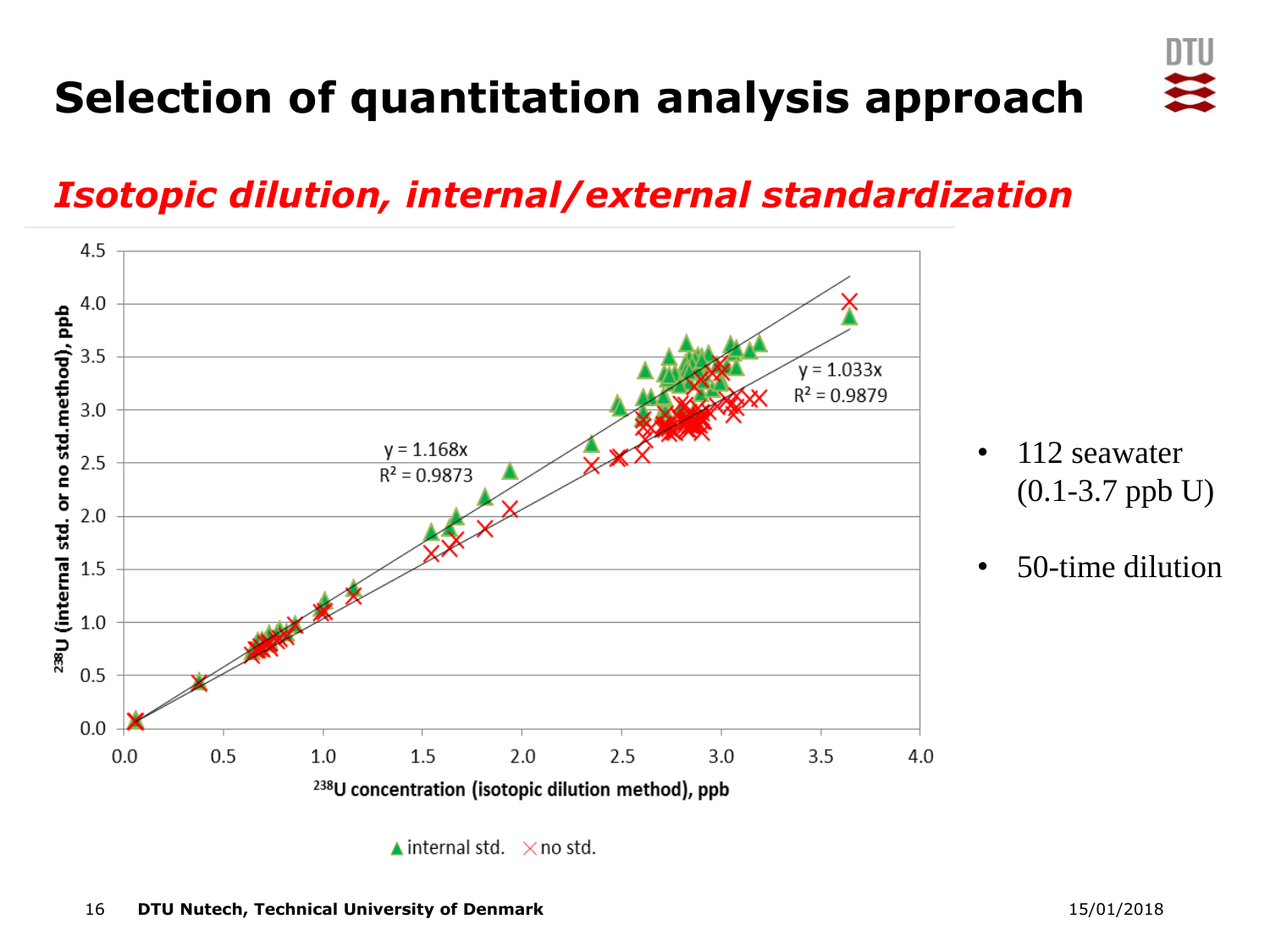#### **Sample representativeness**



#### *Evaporation, condensation??*



Awareness should be paid when take small volume from bulk sample after long-term storage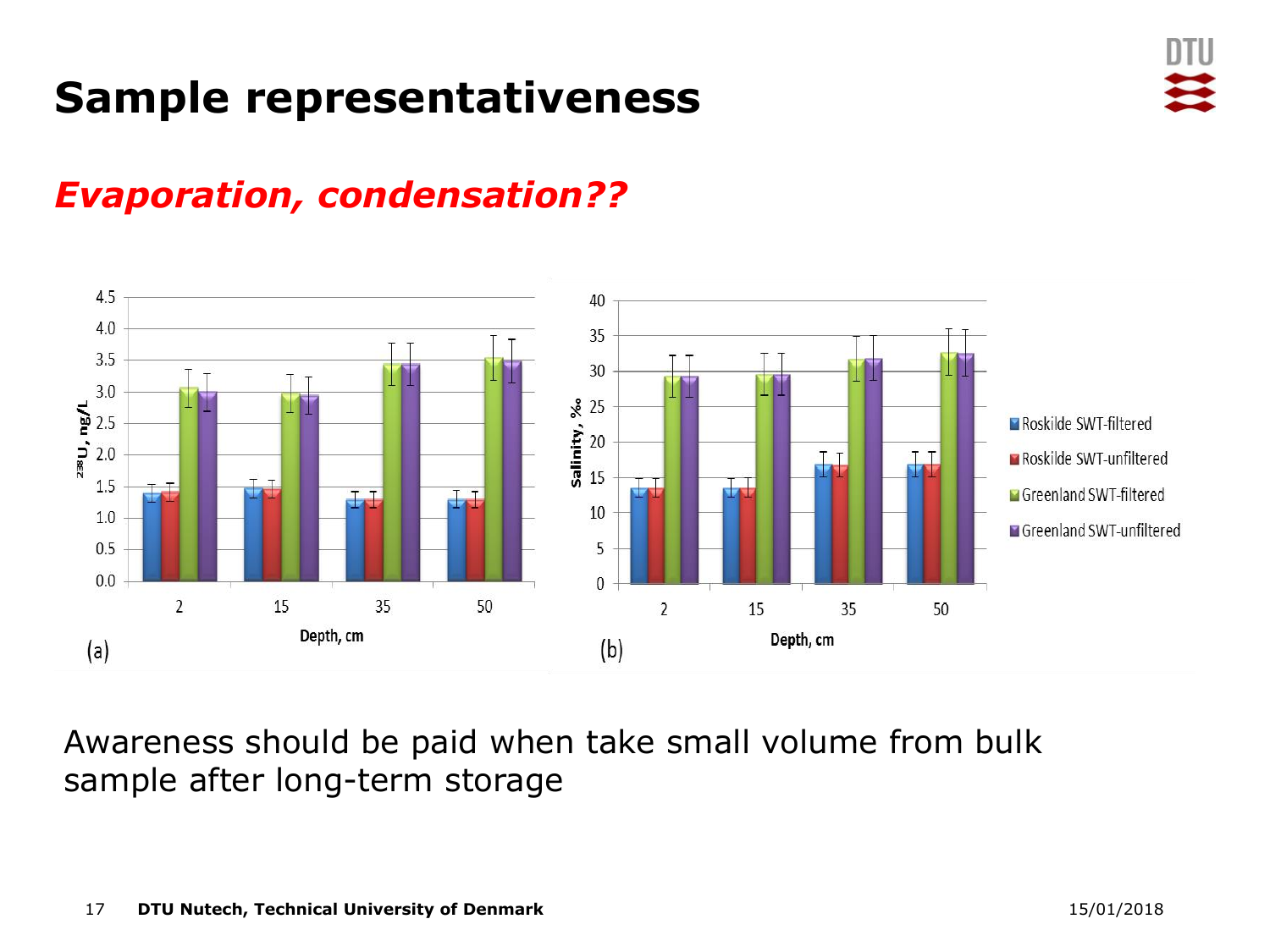## **Conclusion**



## •*Inter-comparison exercise:*

- The U isotopic ratios measurement was generally well performed in all labs, whereas high-resolution sector filed ICP-MS is preferred option for high precision.
- The purity of the Pu fraction affect the accuracy of the results and special care need to be paid on the existence of interfering nuclides which could possibly induce large analytical error in the measurement.

## •*Direct measurement of <sup>238</sup>U in seawater:*

- Isotope dilution is more accurate compared to internal/external standardization.
- Appropriate dilution is important to minimize the matrix effect and 20-50 times is recommended.
- Sensitivity decreases after continuous measurement of seawater samples due to the slow blockage of the introduction pathway.
- Cautions need to be paid in sampling representativeness for long-term stored large volume samples.